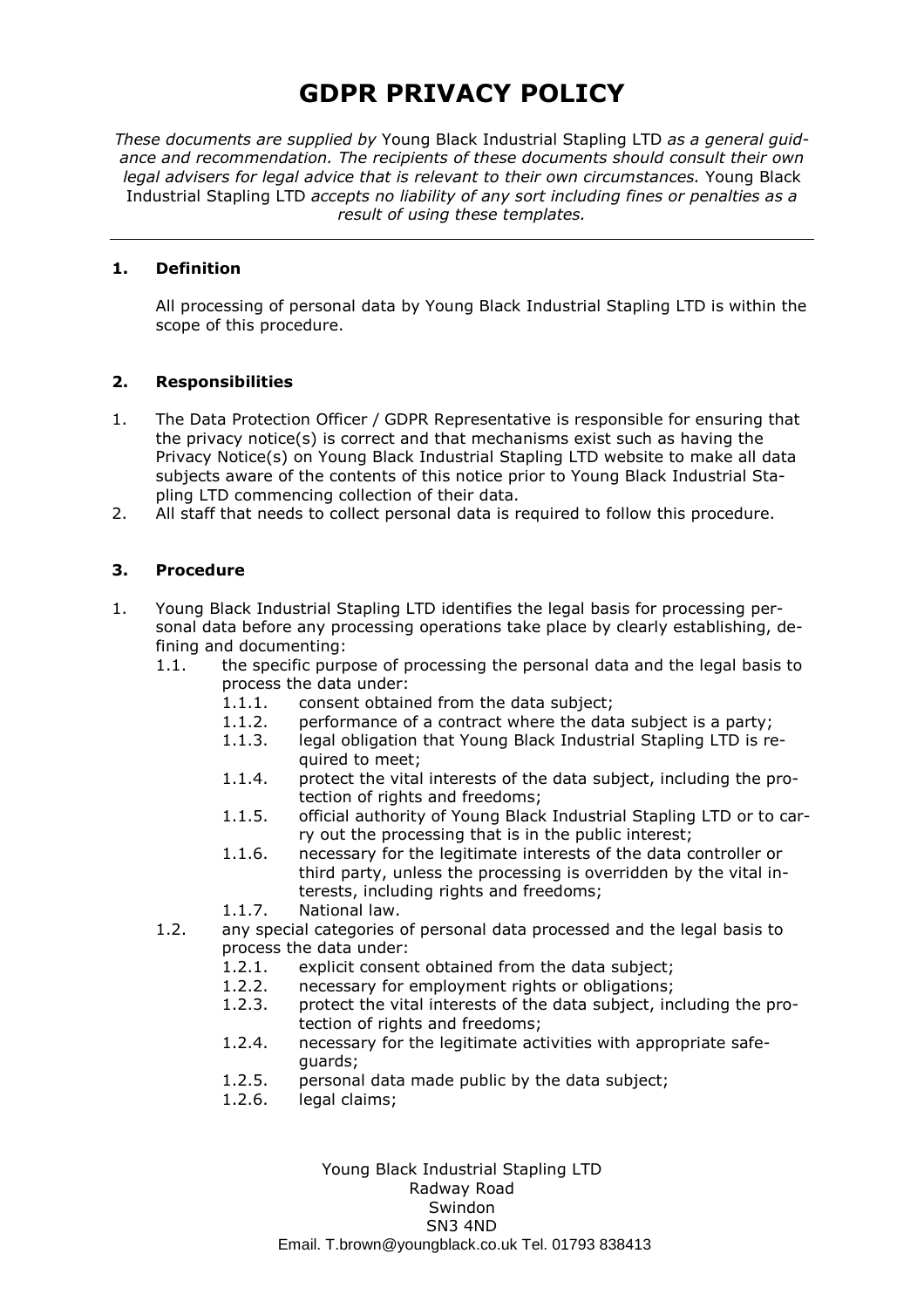- 1.2.7. substantial public interest;
- 1.2.8. preventive or occupational medicine, for the assessment of the working capacity of the employee, medical diagnosis, provision of health or social care treatment, or management of health and social care systems and services, under the basis that appropriate contracts with health professionals and safeguards are in place;
- 1.2.9. public health, ensuring appropriate safeguards are in place for the protection of rights and freedoms of the data subject, or professional secrecy;
- 1.2.10. National laws in terms of processing genetic, biometric or health data.
- 2. Young Black Industrial Stapling LTD records this information in line with its data protection impact assessment and data inventory.

### **4. Privacy notices**

- 1.1. When personal data collected from data subject with consent
- 1.2. Young Black Industrial Stapling LTD is transparent in its processing of personal data and provides the data subject with the following:
	- 1.2.1. Young Black Industrial Stapling LTD identity, and contact details of the Data Protection Officer / GDPR Representative and any data protection representatives;
	- 1.2.2. The purpose(s), including legal basis, for the intended processing of personal data (clause 4.2 below);
	- 1.2.3. Where relevant, Young Black Industrial Stapling LTD legitimate interests that provide the legal basis for the processing;
	- 1.2.4. Potential recipients of personal data;
	- 1.2.5. Any information regarding the intention to disclose personal data to third parties and whether it is transferred outside the EU. In such circumstances, Young Black Industrial Stapling LTD will provide information on the safeguards in place and how the data subject can also obtain a copy of these safeguards;
	- 1.2.6. If Young Black Industrial Stapling LTD is based outside of the EU and the data subject resides within it (the EU), the Young Black Industrial Stapling LTD provides the data subject with contact details of a data protection representative in the EU;
	- 1.2.7. Any information on website technologies used to collect personal data about the data subject;
	- 1.2.8. Any other information required to demonstrate that the processing is fair and transparent.
- 1.3. All information provided to the data subject is in an easily accessible format, using clear and plain language, especially for personal data addressed to a child.
- 1.4. Young Black Industrial Stapling LTD facilitates the data subject's rights in line with the data protection policy and the subject access request procedure.
- 1.5. Privacy notice for this personal data processing is recorded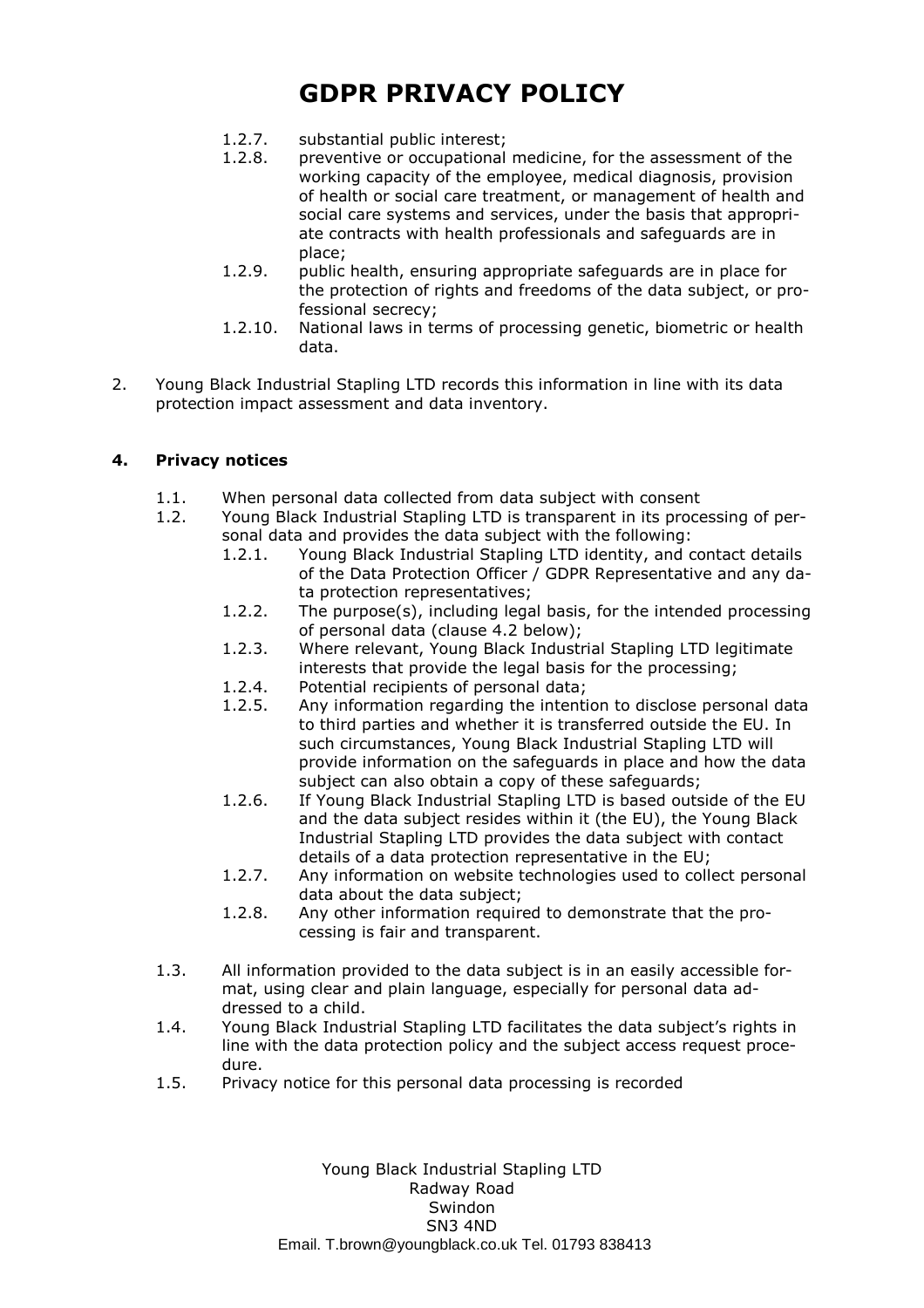- 2. When data is contractually required for processing
	- 2.1. Young Black Industrial Stapling LTD processes data without consent in order to fulfil contractual obligations.
	- 2.2. Privacy notice for this personal data processing is recorded
- 3. When personal data has been obtained from a source other than the data subject
	- 3.1. Young Black Industrial Stapling LTD makes clear the types of information collected as well as the source of the personal data (publicly accessible sources) and provides the data subject with:
		- 3.1.1. Young Black Industrial Stapling LTD (data controller) identity, and contact details of the Data Protection Officer / GDPR Representative and any data protection representatives;
		- 3.1.2. The purpose(s), including legal basis, for the intended processing of personal data;
		- 3.1.3. Categories of personal data;
		- 3.1.4. Potential recipients of personal data;
		- 3.1.5. Any information regarding disclosing personal data to third parties and whether it is transferred outside the EU – Young Black Industrial Stapling LTD will provide information on the safeguards in place and how the data subject can also obtain a copy of these safeguards;
		- 3.1.6. Any other information required to demonstrate that the processing is fair and transparent.
	- 3.2. Privacy notice for this personal data processing is recorded
- 1. Young Black Industrial Stapling LTD provides the information stated in clauses 3 and 4 above within:
	- 1.1. one month of obtaining the personal data, in accordance with the specific circumstances of the processing;
	- 1.2. at the first instance of communicating in circumstances where the personal data is used to communicate with the data subject;
	- 1.3. When personal data is first disclosed in circumstances where the personal data is disclosed to another recipient.
- 2. Clauses 3 and 4 above do not apply:
	- 2.1. If the data subject already has the information;
	- 2.2. If the provision of the above information proves impossible or would involve an excessive effort;
	- 2.3. If obtaining or disclosure of personal data is expressly identified by Member State law; or
	- 2.4. If personal data must remain confidential subject to an obligation of professional secrecy regulated by Member State law, including a statutory obligation of secrecy.